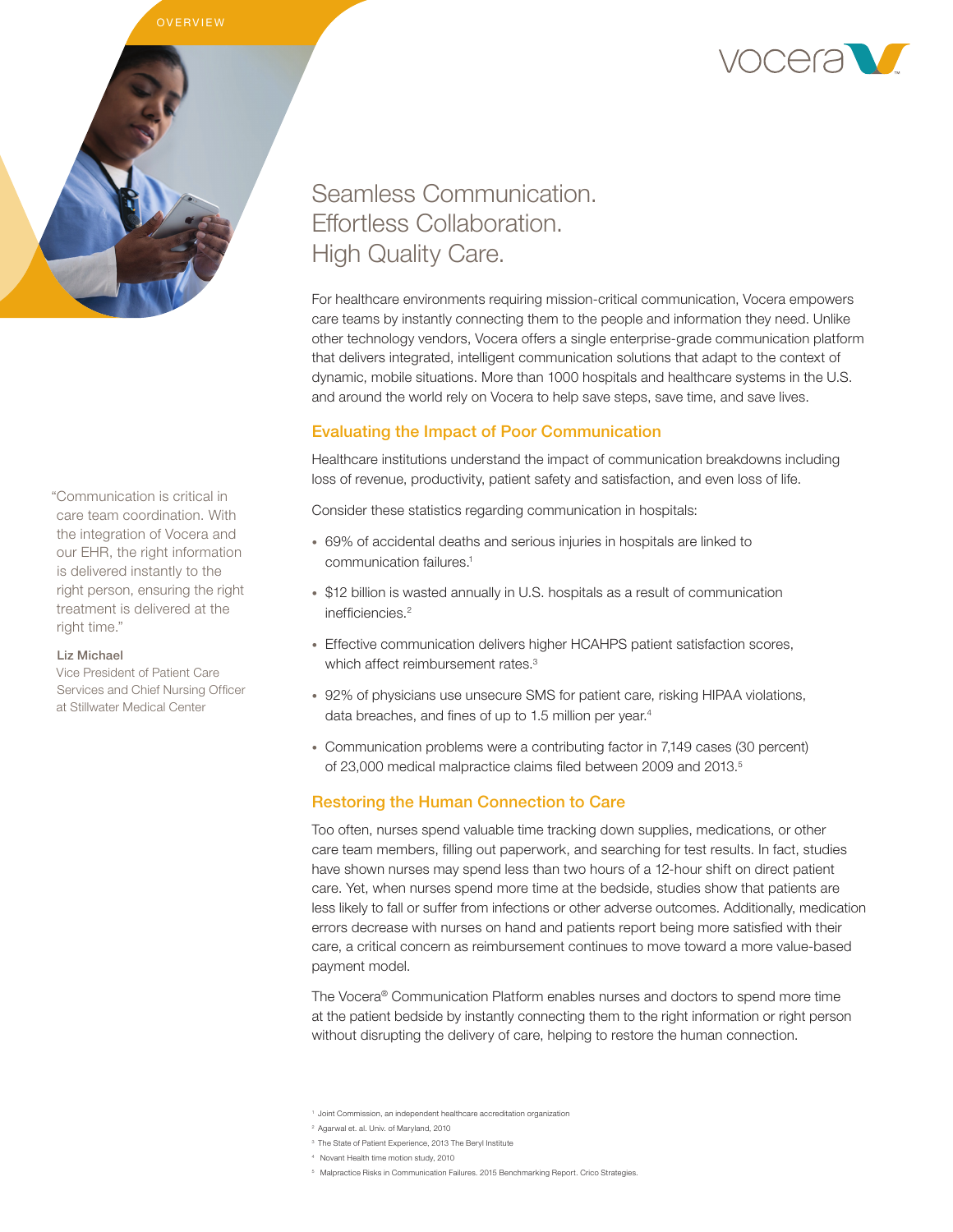With over 600,000 end users, Vocera is the trusted provider in healthcare where communication must be secure, highly coordinated, and synchronized. A leading provider of mobile communication solutions, Vocera has been recognized by industry and government agencies as a provider of choice to meet current and future communications needs. A secure enterprise-grade platform, Vocera is the only mobile healthcare communication company to have successfully completed Department of Defense Authority to Operate (ATO) and Service Organization Control (SOC) 2 audits.

Hospitals and health systems use Vocera to improve patient care, safety, and satisfaction. In-house clinical expertise drives our solutions and support offerings. Evidence based case studies from customers demonstrate both quantitative and qualitative benefits of Vocera solutions including:

- 11% reduction in falls and a 60% reduction in fall-related injuries resulting in an estimated annual savings of \$1.27M
- 15% reduction in readmission rates
- 60%+ improvement in HCAHPS scores
- 5% improvement in operating room cycle time, with incremental revenue capacity of approximately \$2M/year
- 5.6% reduction in total labor expense
- Reduced steps by 37% (about 1 mile/person/shift)
- Significantly improved care team satisfaction across all areas measured
- 95% elimination of overhead paging resulting in quieter healing environments
- 93% faster response times by reducing telemetry alarm communication loop closure times

# Vocera's Integrated Communication Platform Enables Optimal Care Coordination

Vocera provides powerful communication solutions across the care continuum that enable



#### Secure, Fully Integrated, and Scalable

Vocera enables clinicians, patients, and staff to reach the right person, at the right time, on the right device, with the right information, in the right place. Vocera provides a secure and integrated communication platform that enables care teams — both inside and outside the hospital — to deliver quality care across the patient journey.



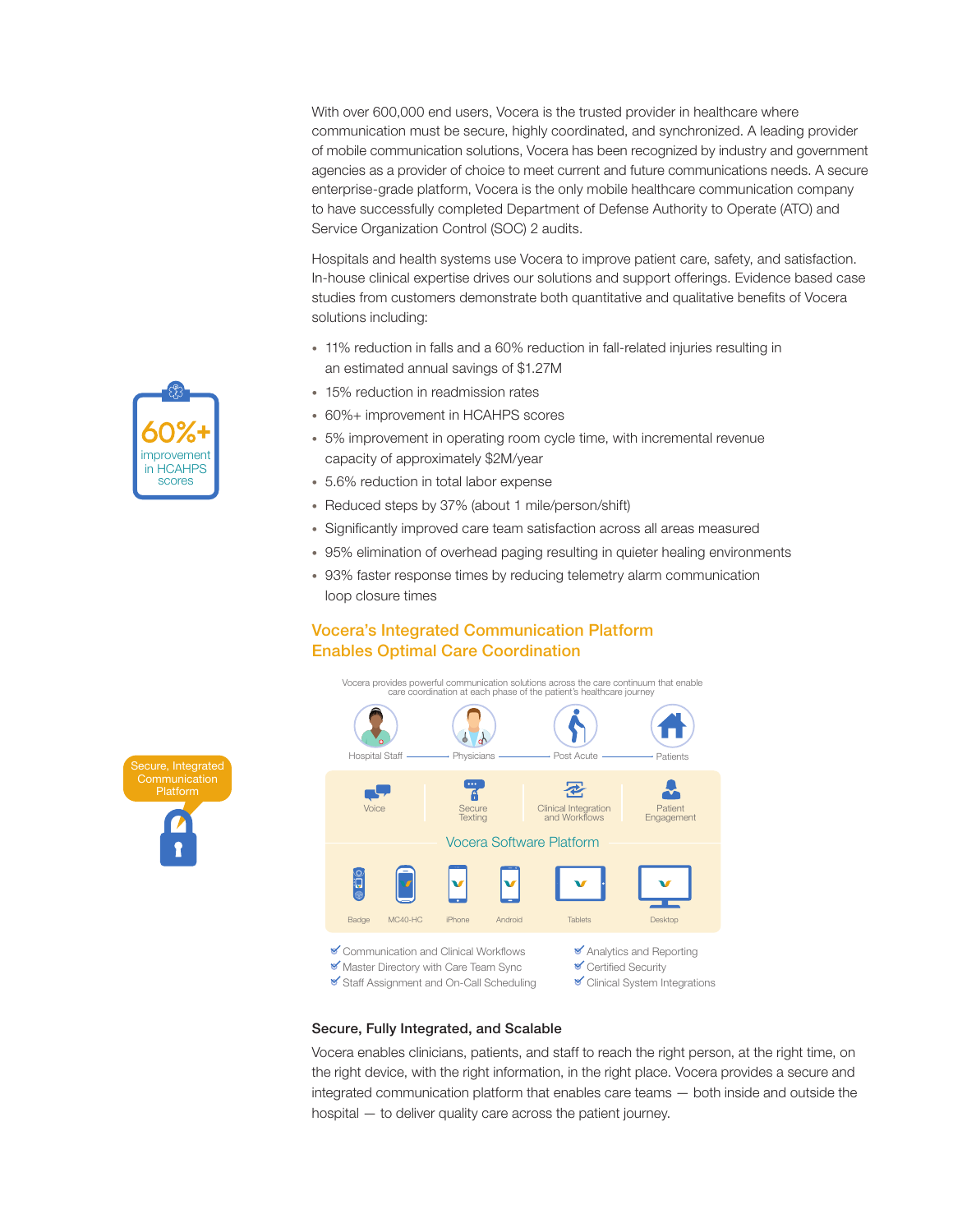The Vocera Communication Platform enables intelligent, role-based workflows; integrations with key clinical systems; and secure, reliable connectivity. Vocera is built to scale, providing the control hospitals and health systems need today and the ability to layer on new solutions to support long-term plans.

# The Vocera Communication Platform Integrates with More Than 70 Clinical Systems and Workflows



Platform integration delivers critical alerts to the right user, with the right information, at the right time and place, on the device of choice

Vocera seamlessly integrates with a wide range of industry-leading clinical systems, improving care team efficiency and patient satisfaction. Leveraging the intelligence of the Vocera Communication Platform, important notifications, alerts, and alarms can be delivered to the right care team members at the right time, on their device of choice.

In hospitals worldwide, Vocera has integrated with: electronic health records, nurse call, physiologic monitoring, patient flow, real time location systems (RTLS), patient wandering, fall prevention, interactive patient engagement, security and emergency communications, and many other systems.

# Solutions and Services Vocera Delivers

## Vocera Communication System

Our integrated, intelligent system enables users to connect instantly with each other simply by saying the name, function, or group of the desired recipient, and securely delivers text messages and alerts directly to and from their device of choice including the hands-free, wearable Vocera Communication Badge, the Zebra MC40-HC smartphone, and a variety of other smartphones.

## Vocera Software Platform

Our proprietary Vocera software platform provides system intelligence, including user profiles, groups, call management, and call connections, as well as the ability to interface to existing telephony, alarm, and alert systems to expedite communication of critical data.

### Vocera Communication Badge

This unique, wearable, hands-free, voice-controlled device enables instant two-way or one-to-many conversations using intuitive and simple commands.